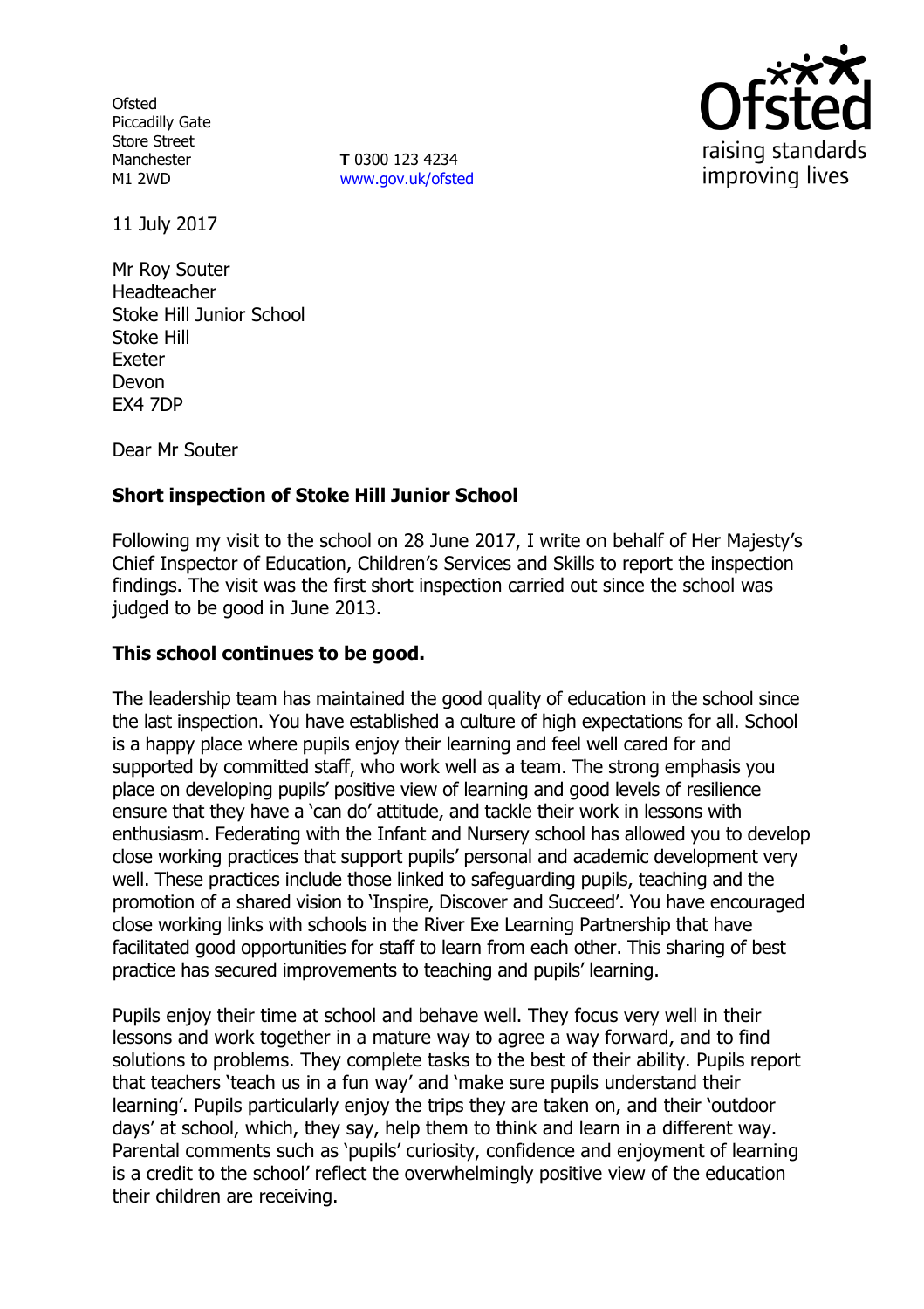

You have successfully tackled the areas for improvement identified at the time of the last inspection. The introduction of planning days for year group teams has enabled the sharing of expertise and created a collective responsibility in pursuit of excellence. Teachers are making better use of assessment information to guide their planning. They are quick to modify what they teach so it addresses precisely what pupils need to learn next. Pupil achievement meetings have supported more responsive teaching that is securing good or better progress over time for pupils from different starting points. You have encouraged teachers to trial different approaches to improving their teaching, to share results and to adopt the most effective practice. This approach has resulted, for example, in more effective procedures for giving pupils feedback about their work and how it can be improved. Pupils' understanding of what they need to do to improve has quickened the pace of their learning. The expansion of the number and range of enrichment activities has worked well to 'hook pupils into learning'. Activities offer a good level of challenge for pupils of all abilities and their learning moves forward at a good rate.

## **Safeguarding is effective.**

Everyone involved in the school community is very committed to keeping pupils safe. You and your governors have ensured that all safeguarding arrangements are fit for purpose and you make regular checks to ensure that the school's procedures are working well. A culture of vigilance has been created where everyone is very clear about their responsibilities, and what to do if they have a concern, no matter how small, about a pupil. You resolutely pursue concerns about pupils with other professionals and ensure that records are detailed and of high quality. Regular training, and updates during staff and governor meetings, keep everyone up to date with the most recent legislation. The education support worker makes a valuable contribution to keeping pupils safe through her face-to-face interaction with outside agencies and families. You are unwavering in your determination to secure pupils' good attendance, and in checking that pupils are safe when not at school.

The strong emphasis you place on pupils' personal development promotes the good friendships they establish and the strong sense of equality and inclusion that permeates the school. Pupils say they are helped to treat each other with respect, and this underpins the very positive relationships evident across the school. Pupils trust staff to listen to their concerns and to support them if necessary. The curriculum provides many opportunities for pupils to learn how to keep themselves safe. They are clear about the strategies they have been taught that help them to manage personal risk, and know how to use the internet and social media safely.

### **Inspection findings**

 $\blacksquare$  In 2016 the majority of the most able pupils, including the disadvantaged most able pupils, made good progress in reading and writing by Year 6. We agreed to explore the progress being made in reading and writing by pupils in the previously middle-attaining group, because not all of the pupils in this group had made enough progress. You have supported the English subject leader with the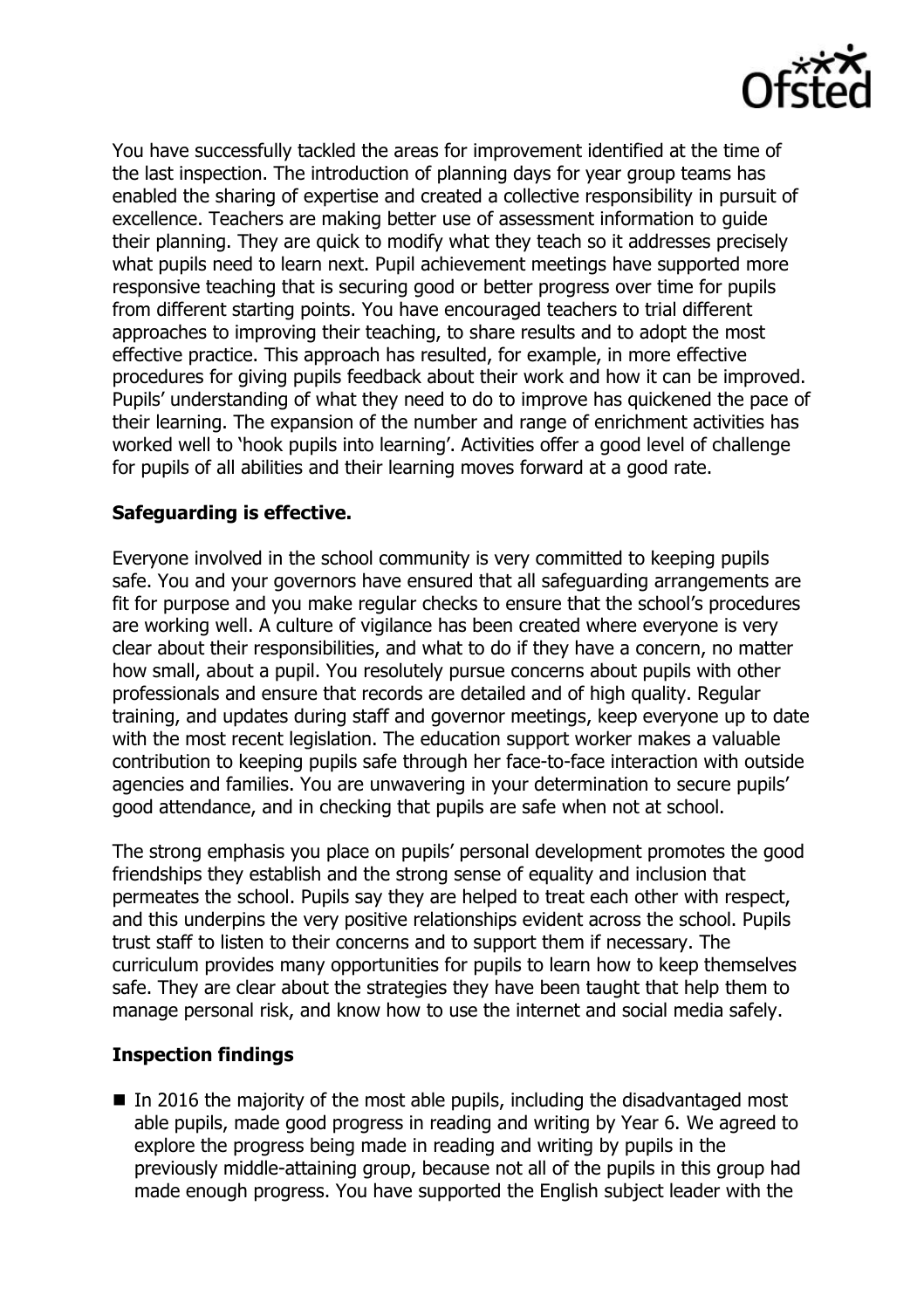

introduction of a new reading programme across the school. Pupils are now reading more, and enjoying a much wider variety of books, which has meant they are experiencing a broader range of vocabulary. Pupils' understanding of the text is checked frequently and their comprehension skills have improved markedly this year. Pupils' progress has risen in all year groups this year. The proportion of disadvantaged pupils and other pupils in Year 6 who have reached the expected or higher standard this year is above the 2016 national figures for other pupils.

- Although not as marked as for reading, the progress made by middle-attaining pupils in writing has also improved. Teachers have focused on giving pupils a reason for writing, and have made good use of enrichment activities to motivate them to write. For example, having visited Wookey Hole and found it to be 'very spooky', pupils in Year 4 were able to write spells in the style of the three witches in 'Macbeth'. 'Wookey witch brew your spell, add some menace make it hell…' was typical of the good-quality work pupils produced in response to their firsthand experiences in the cave. Greater exposure to a variety of vocabulary through reading has helped pupils to use a wider range of words in their writing, so improving its quality and making it more interesting for the reader. Prompt and specific feedback from teachers ensures that pupils address errors in their use of grammar and punctuation swiftly. The proportion of disadvantaged pupils and other pupils in Year 6 who have reached the expected standard this year is above the national figure for other pupils in 2016. The proportion of other pupils reaching the higher standard is also above the national figure for other pupils, but it is lower for disadvantaged pupils.
- Next, we looked at the progress made by pupils who have special educational needs and/or disabilities. You have supported the special educational needs coordinator (SENCo) to implement the school's step-by-step approach. If, after support from their teacher, pupils continue to give cause for concern, the SENCo and members of staff who make up the inclusion team will consider a wide range of possible actions and decide on a way forward. A personalised programme to address pupils' specific needs is constructed, carried through and evaluated. Staff are quick to modify the support provided if pupils show little or no sign of improvement. 'If it isn't working stop doing it and try something else' is the responsive approach taken. This approach has lifted the progress made by pupils who have special educational needs and/or disabilities in all year groups. In Year 6 this year more pupils have made good or better progress from their starting points.
- Finally we looked at how the school is supporting disadvantaged pupils to make better progress in mathematics. You have supported the mathematics subject leader to introduce a number of initiatives that have contributed to pupils making much better progress this year. A computer-based mathematics programme has engaged pupils and motivated them to practise their mathematics computation skills. Lessons that focus tightly on ensuring that pupils learn key mathematical facts and methods, and are able to apply them quickly, have been very successful, with the result that pupils are now more competent and confident when solving mathematical problems. The profile of knowing your times tables has been raised and pupils have engaged enthusiastically, challenging themselves